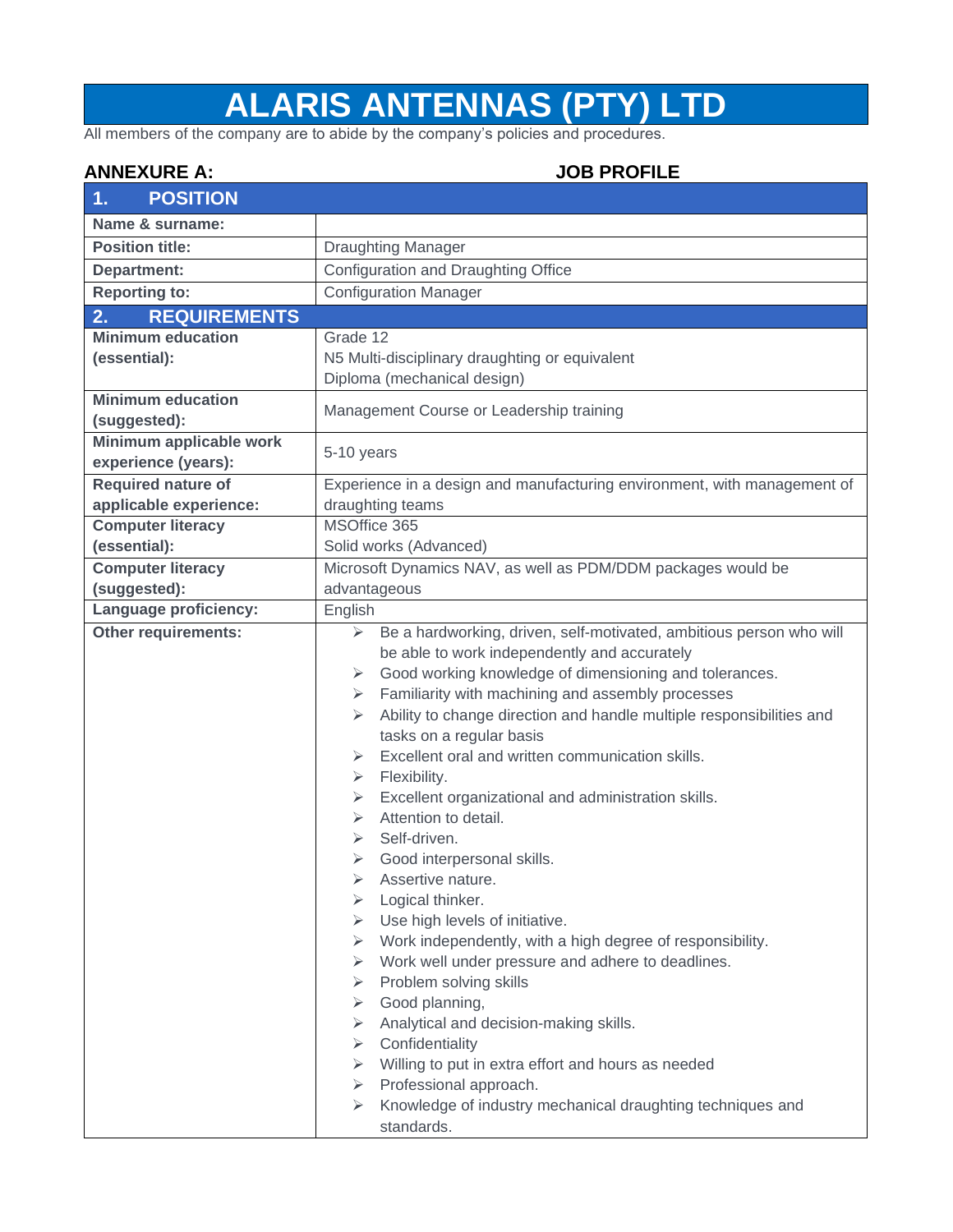| 3.<br><b>KEY PERFORMANCE AREAS, WEIGHTS AND TASKS</b> |     |                                                                                        |  |  |  |  |
|-------------------------------------------------------|-----|----------------------------------------------------------------------------------------|--|--|--|--|
|                                                       |     | $\triangleright$ Create thorough detail and assembly drawings and assembly             |  |  |  |  |
|                                                       |     | instructions from engineers' layouts.                                                  |  |  |  |  |
|                                                       |     | Convert hand sketches into CAD using established draughting<br>➤                       |  |  |  |  |
|                                                       |     | standards.                                                                             |  |  |  |  |
|                                                       |     | Insure draughting style consistency between drawings as per Alaris<br>≻                |  |  |  |  |
|                                                       |     | draughting standards.                                                                  |  |  |  |  |
|                                                       |     | $\triangleright$ Seek out clarity and advice from designers as needed to ensure        |  |  |  |  |
|                                                       |     | design questions are answered up front.                                                |  |  |  |  |
|                                                       |     | Standardize selected pre-existing layouts and assembly drawings.<br>➤                  |  |  |  |  |
|                                                       |     | Incorporate red lines to original drawings following the ECP process.<br>≻             |  |  |  |  |
|                                                       |     | Manage the Draughting Office part of the ECP Process, by providing<br>≻                |  |  |  |  |
|                                                       |     | accurate timelines for change, with minor rejections                                   |  |  |  |  |
|                                                       | 85% | Assist in creating, updating, and evaluating Alaris quality plan<br>≻                  |  |  |  |  |
| <b>Draughting</b>                                     |     | procedures relating to engineering drawings and documentation.                         |  |  |  |  |
|                                                       |     | Able to work independently with designers and engineers on various<br>➤                |  |  |  |  |
|                                                       |     | projects, producing detailed and assembly drawings for                                 |  |  |  |  |
|                                                       |     | manufacturing or fabrication.                                                          |  |  |  |  |
|                                                       |     | Attend design reviews and related project meetings (as requested).<br>➤                |  |  |  |  |
|                                                       |     | Manage Draughting workload with Configuration Manager and<br>➤                         |  |  |  |  |
|                                                       |     | Project Manager as needed to support the prevailing workload.                          |  |  |  |  |
|                                                       |     | $\triangleright$ Self-check and correct all work prior to submitting to the mechanical |  |  |  |  |
|                                                       |     | engineers for checking. (Follow the relevant approved process for                      |  |  |  |  |
|                                                       |     | approvals)                                                                             |  |  |  |  |
|                                                       |     | Verify the nominal fits of all parts as they are detailed from an overall<br>≻         |  |  |  |  |
|                                                       |     | layout.                                                                                |  |  |  |  |
|                                                       |     | $\triangleright$ Ensure Issue tracker tickets are loaded timeously                     |  |  |  |  |
|                                                       |     | Plot and manage CAD files, original plots, and manage the electronic<br>➤              |  |  |  |  |
|                                                       | 15% | file backups.                                                                          |  |  |  |  |
|                                                       |     | Translate electronic documents between various formats (DWG,<br>➤                      |  |  |  |  |
| <b>Database</b>                                       |     | DXF, STP, PDF, ZIP, etc.).                                                             |  |  |  |  |
| <b>Management</b>                                     |     | Update older drawings.<br>➤                                                            |  |  |  |  |
|                                                       |     | Assist in managing and maintaining standard parts libraries<br>➤                       |  |  |  |  |
|                                                       |     | Assist in managing and maintaining CAD templates<br>➤                                  |  |  |  |  |
|                                                       |     |                                                                                        |  |  |  |  |
|                                                       |     | Establish, improve, and ensure active management of team's KPA's<br>➤                  |  |  |  |  |
|                                                       |     | with frequent feedback.                                                                |  |  |  |  |
|                                                       |     | Lead employees to encourage maximum performance and dedication<br>➤                    |  |  |  |  |
|                                                       |     | Evaluate performance by analyzing and interpreting data and metrics<br>➤               |  |  |  |  |
|                                                       |     | Motivate and lead a high-performance management team; attract,<br>➤                    |  |  |  |  |
| <b>Staff</b>                                          | 20% | recruit, and retain the right staff.                                                   |  |  |  |  |
| <b>Management</b>                                     |     | Foster a success-oriented, accountable environment within the<br>➤                     |  |  |  |  |
|                                                       |     | company.                                                                               |  |  |  |  |
|                                                       |     | Ensure there is appropriate and continuous team training.<br>➤                         |  |  |  |  |
|                                                       |     | Improve and maintain department specific induction.<br>➤                               |  |  |  |  |
|                                                       |     | Active monitoring and reporting of performance with weekly and<br>➤                    |  |  |  |  |
|                                                       |     | monthly management level feedback.                                                     |  |  |  |  |